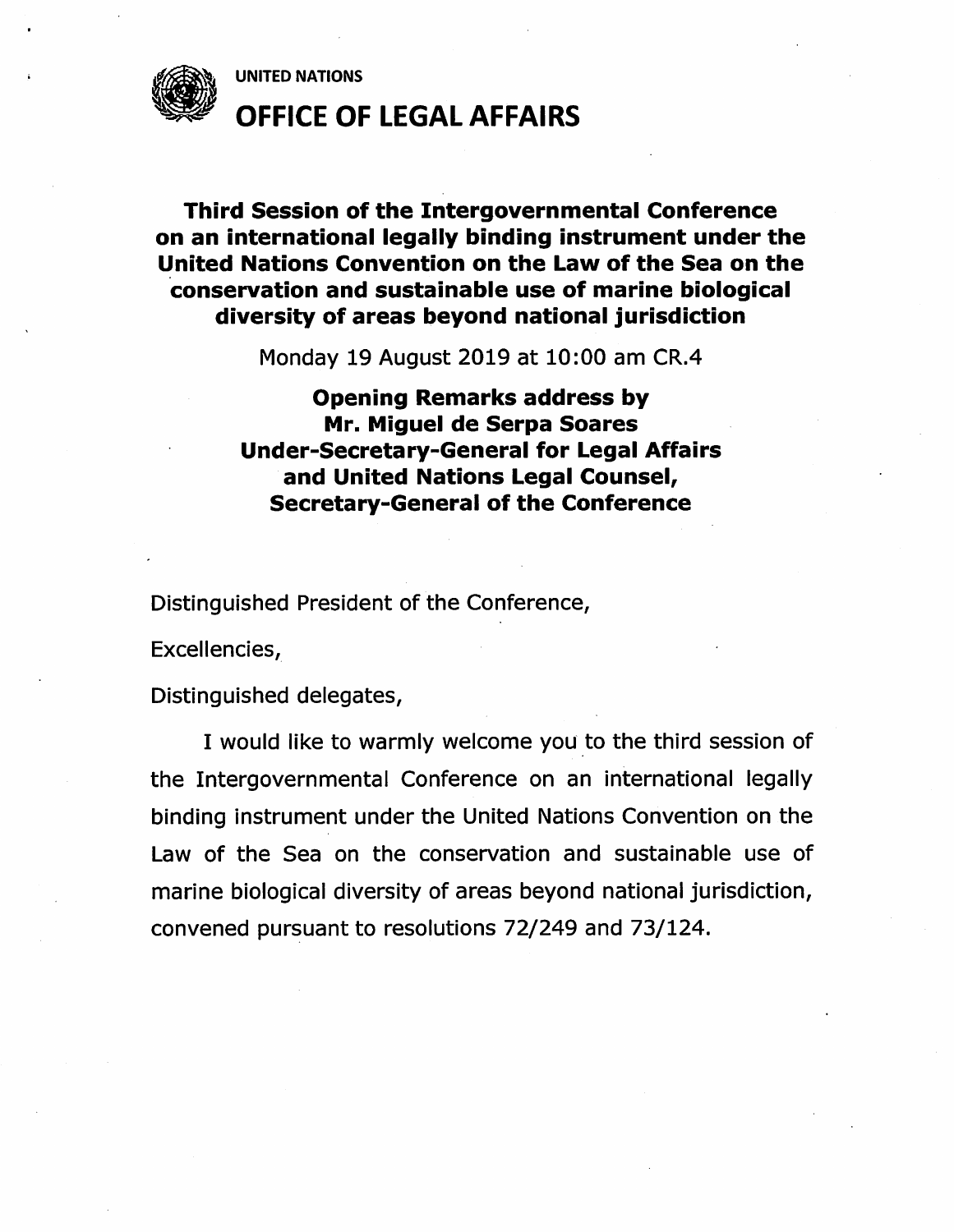The first two sessions of the Conference laid a strong foundation for the new stage in the process that you are about to embark on. Under the skilful guidance of Madam President, Ms. Rena Lee, including through her aid to discussions and aid to negotiations, combined with the hard work of delegations, those sessions advanced discussions on the various issues of the package agreed in 2011, leading to the identification of some concrete options and treaty text now on the table in respect of many of those issues.

This advancement in the discussions is reflected in the Draft text of an agreemeht under the United Nations Convention on the Law of the Sea on the conservation and sustainable use of marine biological diversity of areas beyond national jurisdiction, prepared by Madam President with the assistance of my Office, in advance of this session. It is my hope that this document will form a solid basis for the treaty negotiations that must now be undertaken. I trust that all delegations will engage in these negotiations with the same spirit of collegiality and in the same constructive manner that have marked the previous sessions, with a view to bridging the existing gaps.

Being conscious of this important work, and the limited time you have over the next two weeks, I shall keep my remarks brief.

 $\overline{2}$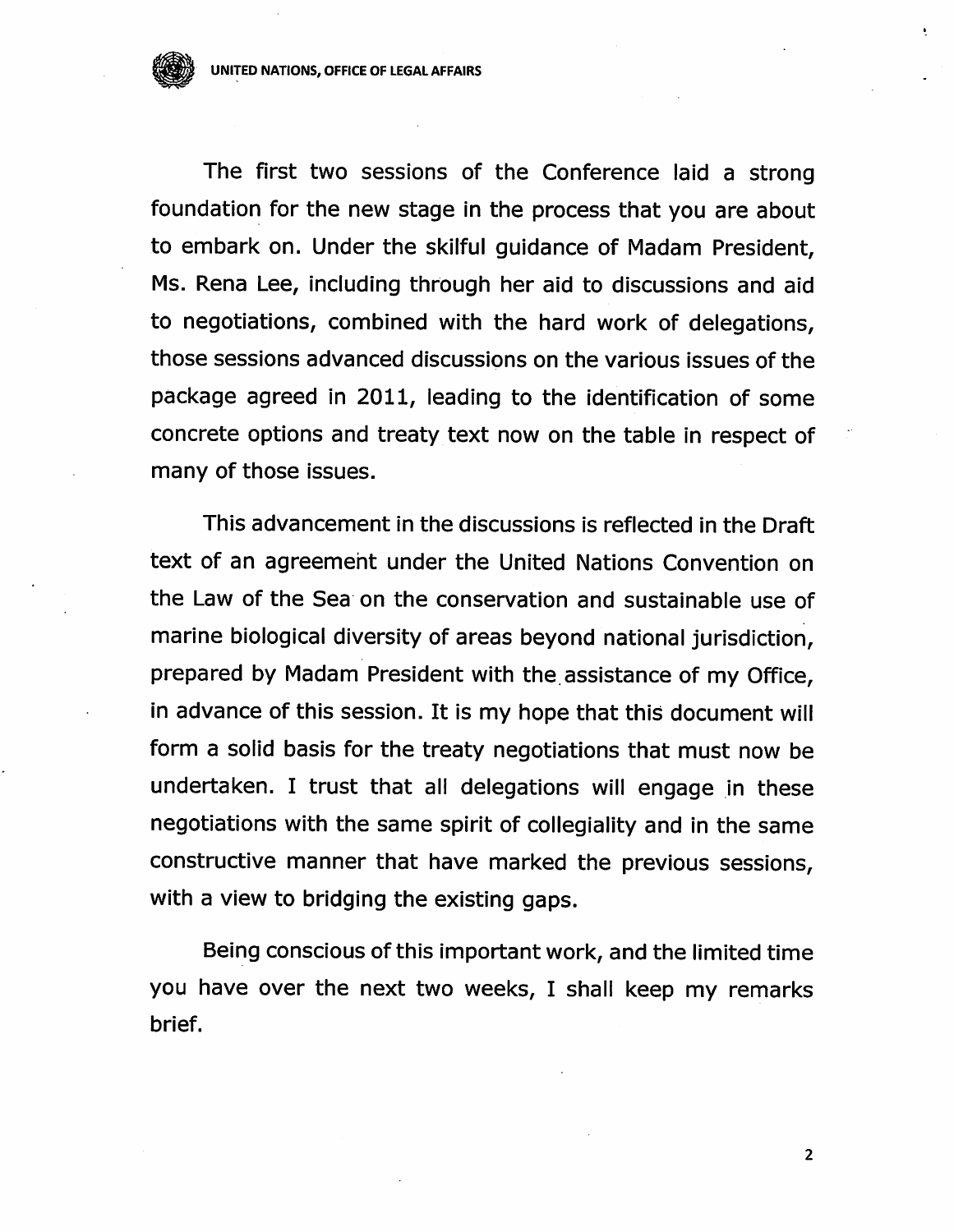Since the last session, the 2019 Global Assessment Report on Biodiversity and Ecosystem Services of the Intergovernmental Science-Policy Platform on Biodiversity and Ecosystem Services (IPBES), was approved by the IPBES Plenary at its 7th session in May 2019 in Paris. The report, which was prepared by 150 leading experts from 50 countries, with additional contributions from a further 250 experts, has found that, across most of the globe, nature has been significantly altered by multiple human drivers, with the great majority of indicators of ecosystems and biodiversity showing rapid decline. According to the report, and I quote:

"Except in scenarios that include transformative change, negative trends in nature, in ecosystem functions and in many of nature's contributions to people are projected to continue to 2050 and beyond, due to the projected impacts of increasing land-/and sea-use change, exploitation of organisms and climate change."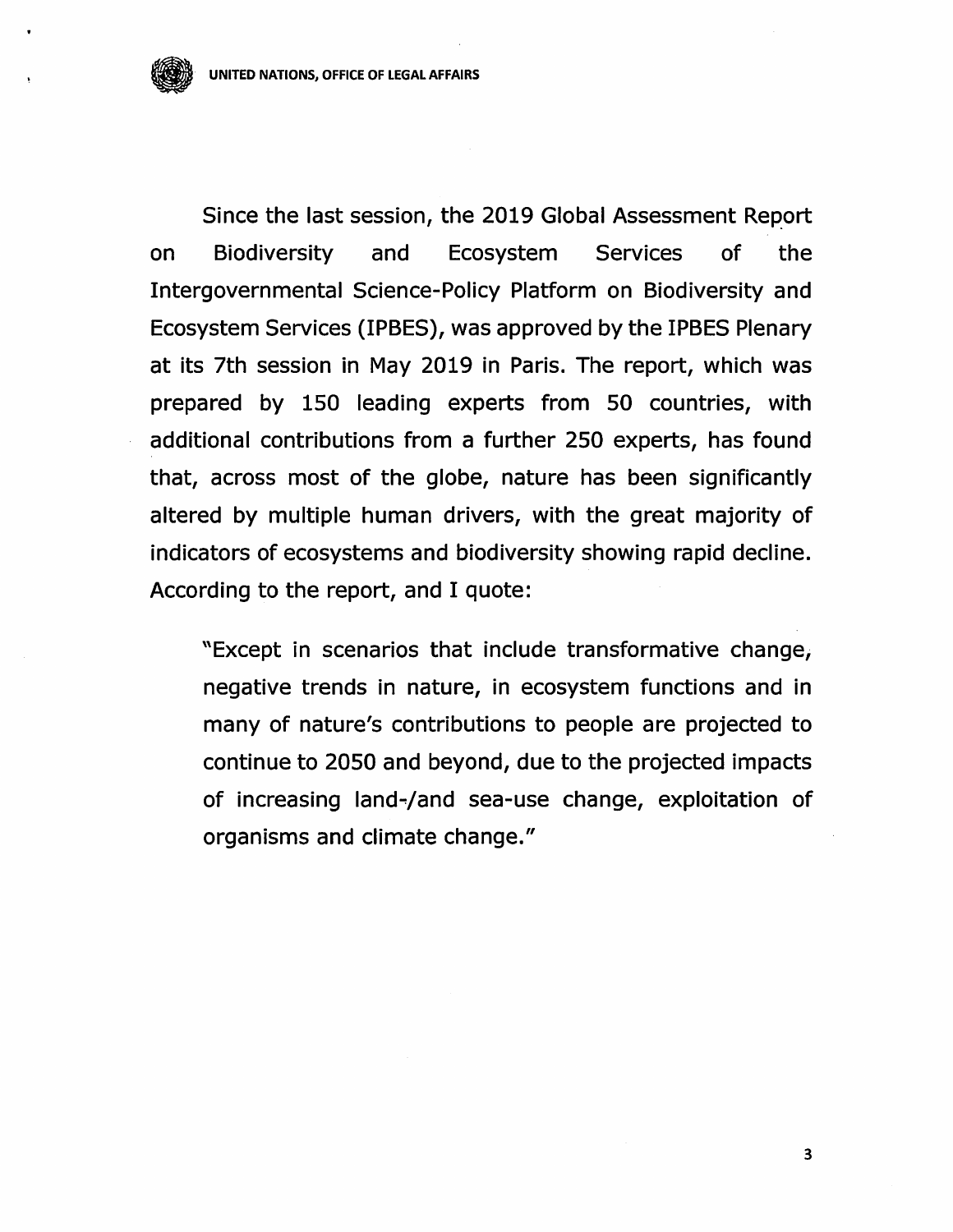UNITED NATIONS, OFFICE OF LEGAL AFFAIRS

The report further notes that 66 per cent of the ocean area is experiencing increasing cumulative human impacts, primarily from climate change stressors, including sea surface temperature anomalies, ocean acidification, and ultraviolet radiation. There is widespread evidence that these anthropogenic impacts are having major effects on the health of marine ecosystems. However, the report also states that sustaining and conserving marine species and ecosystems can be achieved through a coordinated mix of interventions, including multilevel coordination across stakeholders. Thus, this Conference can, and it is my hope that it will, play an important role in turning the tide against this rapid decline.

This is all the more important as it has become clear that ocean processes and climate change processes are inexorably linked. A healthy and resilient ocean has a critical role to play in our adaptation and mitigation efforts. Indeed, the important interrelation between the ocean and climate change has become more recognized in recent years, including in the context the United Nations Framework Convention on Climate Change (UNFCCC) and the Paris Agreement. We of course await with great interest the Special Report of the Intergovernmental Panel on Climate Change (IPCC) on the Ocean and Cryosphere in a Changing Climate, which is expected to be considered by the IPCC in September, and which will undoubtedly deepen our scientific understanding of such interlinkages and inform policy discussions.

 $\overline{\mathbf{4}}$